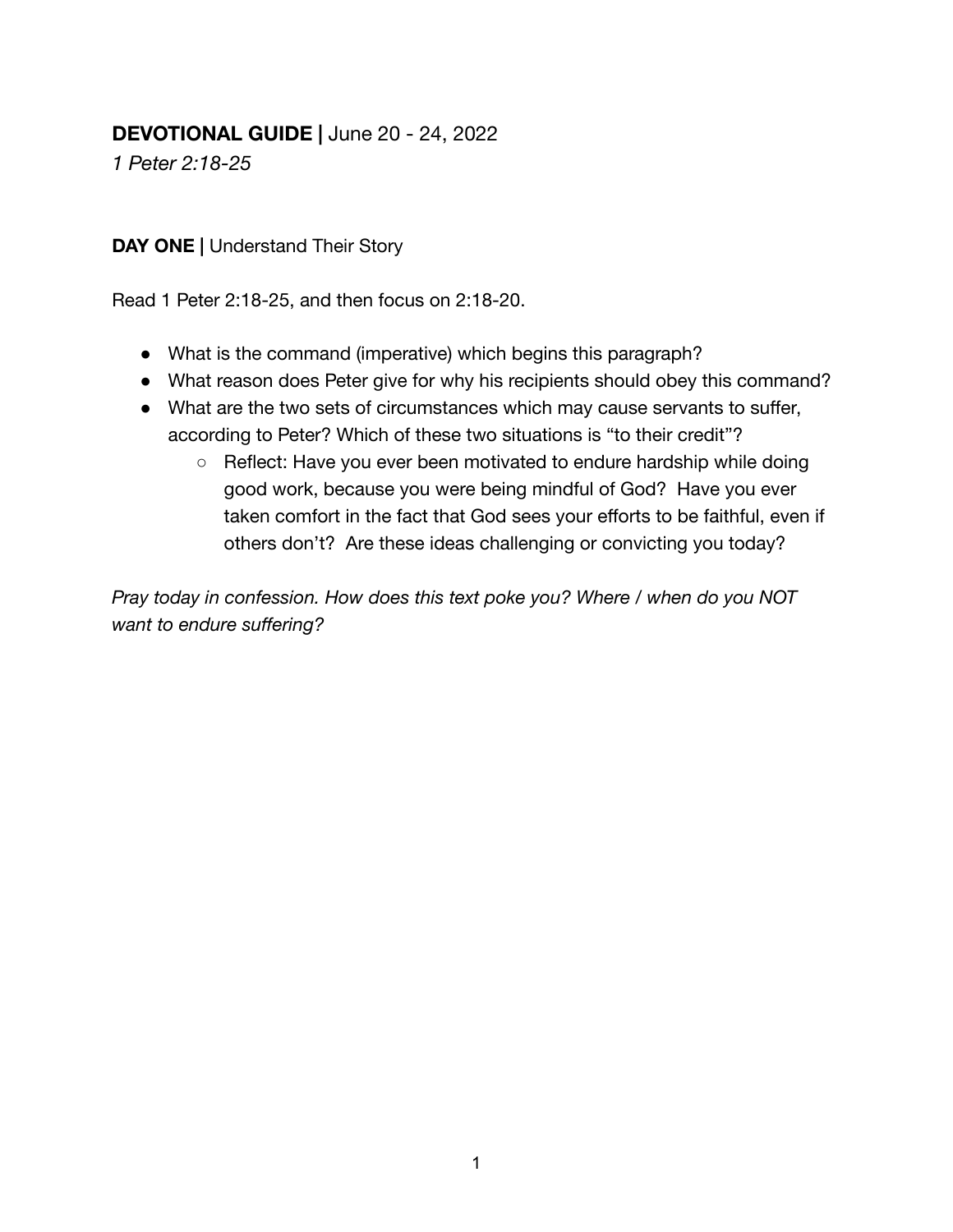## **DAY TWO |** Understand Their Story

Read 1 Peter 2:18-25, and then focus on 2:21-25.

\_\_\_\_\_\_\_\_\_\_\_\_\_\_\_\_\_\_\_\_\_\_\_\_\_

- 1 Peter 2:21 begins with the words, "for to this you have been called..." Remind yourself, by reading the previous verses, what "this" is. What have servants been called to?
- In 1 Peter 2:21-25, Peter gives his recipients insight into how they can endure suffering while doing good. How would you finish the following sentences:
	- $\circ$  Reason #1 verses 21-23: By following Jesus'  $\Box$
	- Reason #2 verses 24-25: By drawing on the power of Jesus'

*Pray today in Adoration! Jesus does not ask us to do anything which he did not do first: we can follow his example. Jesus's death and resurrection breaks the power of sin and death and allows us to live to righteousness. His wounds heal us so that we can serve him, and endure suffering!*

**DAY THREE |** Connect to His Story

Read 1 Peter 2:18-25, and then focus on 2:18-20.

- Now, read Colossians 3:22-25. What does Paul remind servants in this text? Who are they serving as they obey? How will they be rewarded? What truth can comfort them as they obey (verse 25)?
- Read Titus 2:9-10. How should bondservants obey in this text? For what reason?
- Read Romans 12:17-21. This text is not written specifically to servants, but relates to the passages we have read. What is Paul encouraging people to do, in the midst of difficult personal relationships? Why?

*Pray today in Supplication. Ask God to remind you to fix your eyes on him in the midst of everyday suffering and relational strains. Ask God to help you forgive, and leave thoughts of revenge to him!*